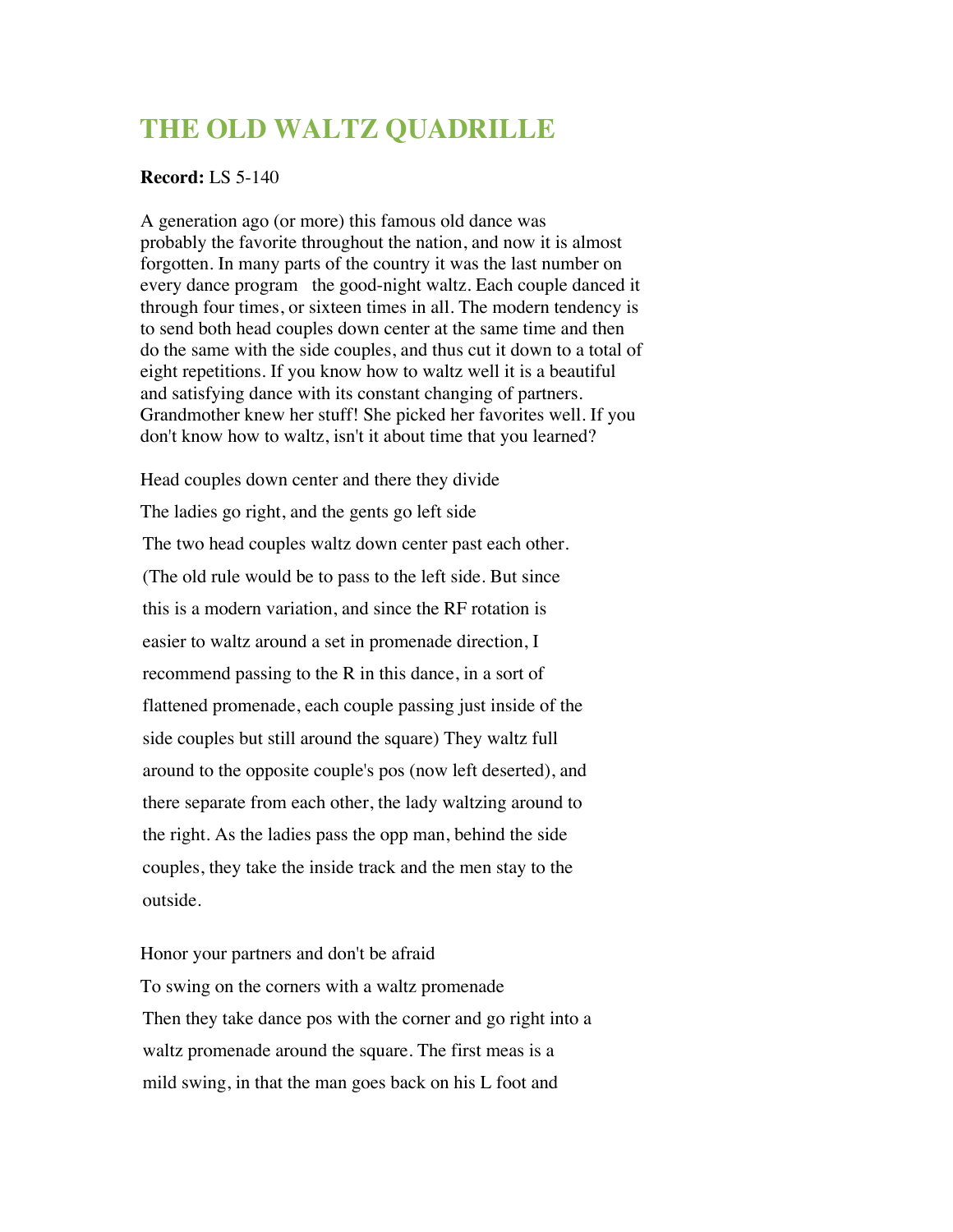pivots on it while he swings his R foot around to face along the promenade LOD and then closed his L to his R. Then he waltzes fwd on his R which puts him in the correct pos for the easiest of the RF waltzes as he waltzes around the set.

They have 12 meas to dance once and a half around the square and back to their orig home pos. This would seem hurried to the old timers, who not only had the 4 meas for the waltz-swing, but had 16 full meas besides for the waltz around the square. This is too much for the modern dancer, and you can see that it must also have been too much for grandmother who, to judge from the old chorus verses next quoted, used to wander quite away and out of the square with all this time on her hands.

The following old-time choruses will take you through the four repetitions of the dance for the head couples.

Once she'll be your girl, once she'll be mine Hurry up there young fellow, you're getting behind You're waltzing and talking and sure to forget To waltz the young lady back into the set Your heart is fast beating, your mind's in a whirl You're contented to dance all night with this girl You're happy, she's happy, too happy to sing But remember you're dancing and stay in the ring

If you care to play the record through a second time for the side couples, the following old-time verses will take care of them:

The music plays softly, the lights are so low Don't hurry, there's plenty of time yet to go By hustling and bustling ou're sure to regret